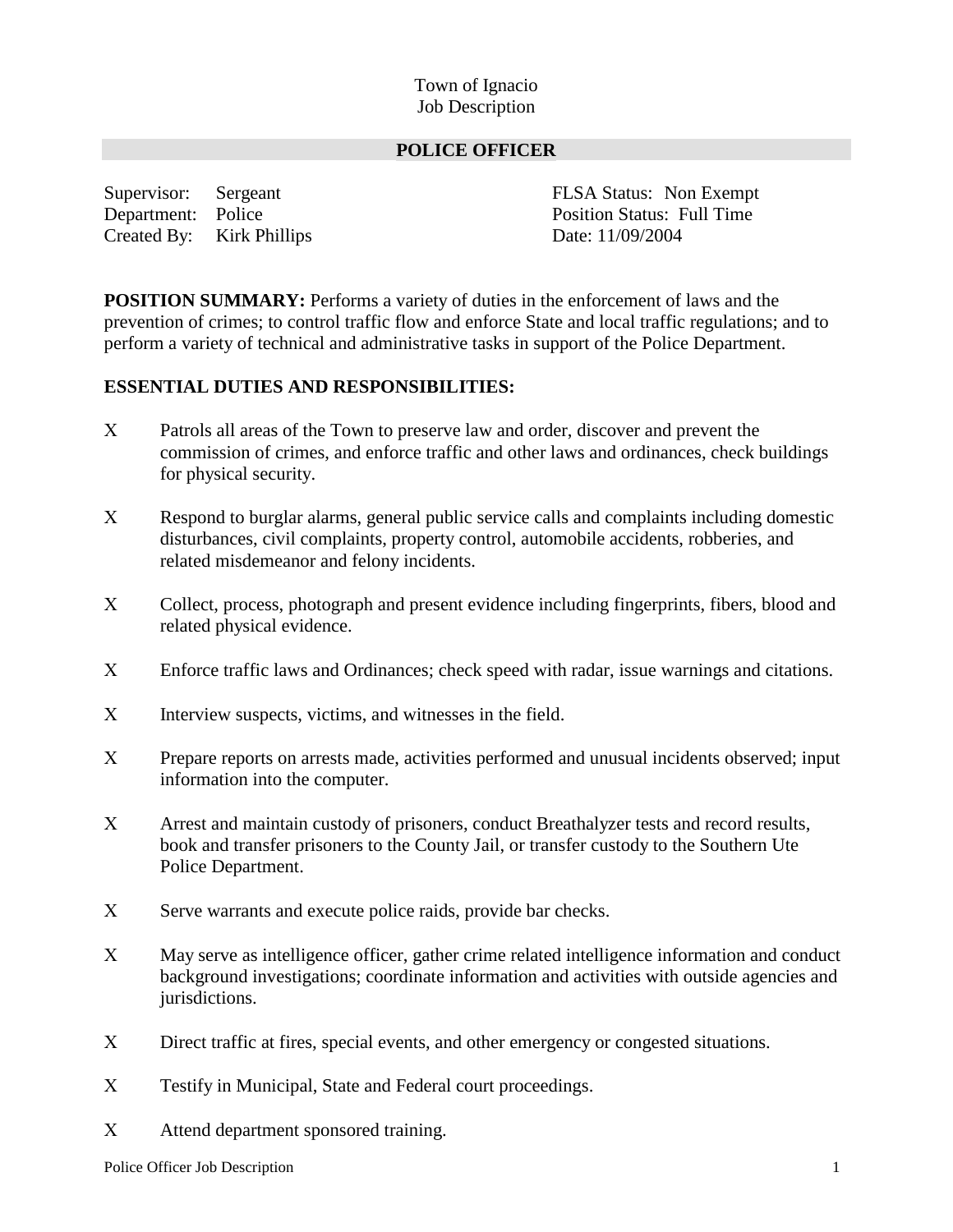Performs related duties and responsibilities as required or requested.

When assigned to Community Programs:

- Provide public education
- X Oversee and coordinate drug prevention activities and programs
- X Make presentations to local citizens, schools and community groups.
- X Teach DARE and law-related education programs in schools.

When assigned to technician (Field Training Officer) position:

- Train new officers in matters relating to police work, department procedures and regulations.
- Provide guidance and training to new officers relating to Town boundaries, streets and jurisdictional matters, as they relate to the Southern Ute Indian Tribe.

# **QUALIFICATIONS:**

Experience & Training:

 Any combination of experience and training that would likely provide the required knowledge and abilities is qualifying. A typical way to obtain the knowledge and abilities would be:

Experience:

Some law enforcement experience is desirable.

Training:

- X High School diploma or equivalent required.
- Ongoing completion of minimum and continuing education requirements as stipulated by the State of Colorado.

License or Certificate:

- Possession of or ability to obtain a valid appropriate P.O.S.T. certificate from the State of Colorado.
- Possession of or the ability to obtain a valid Colorado driver license and be insurable under the Town vehicle insurance policy.

Knowledge of:

- X Modern and complex principals and practices of law enforcement.
- Police methods and procedures including patrol, crime prevention, traffic control, investigation and identification techniques.
- Criminal law procedures with particular reference to the apprehension, arrest and custody of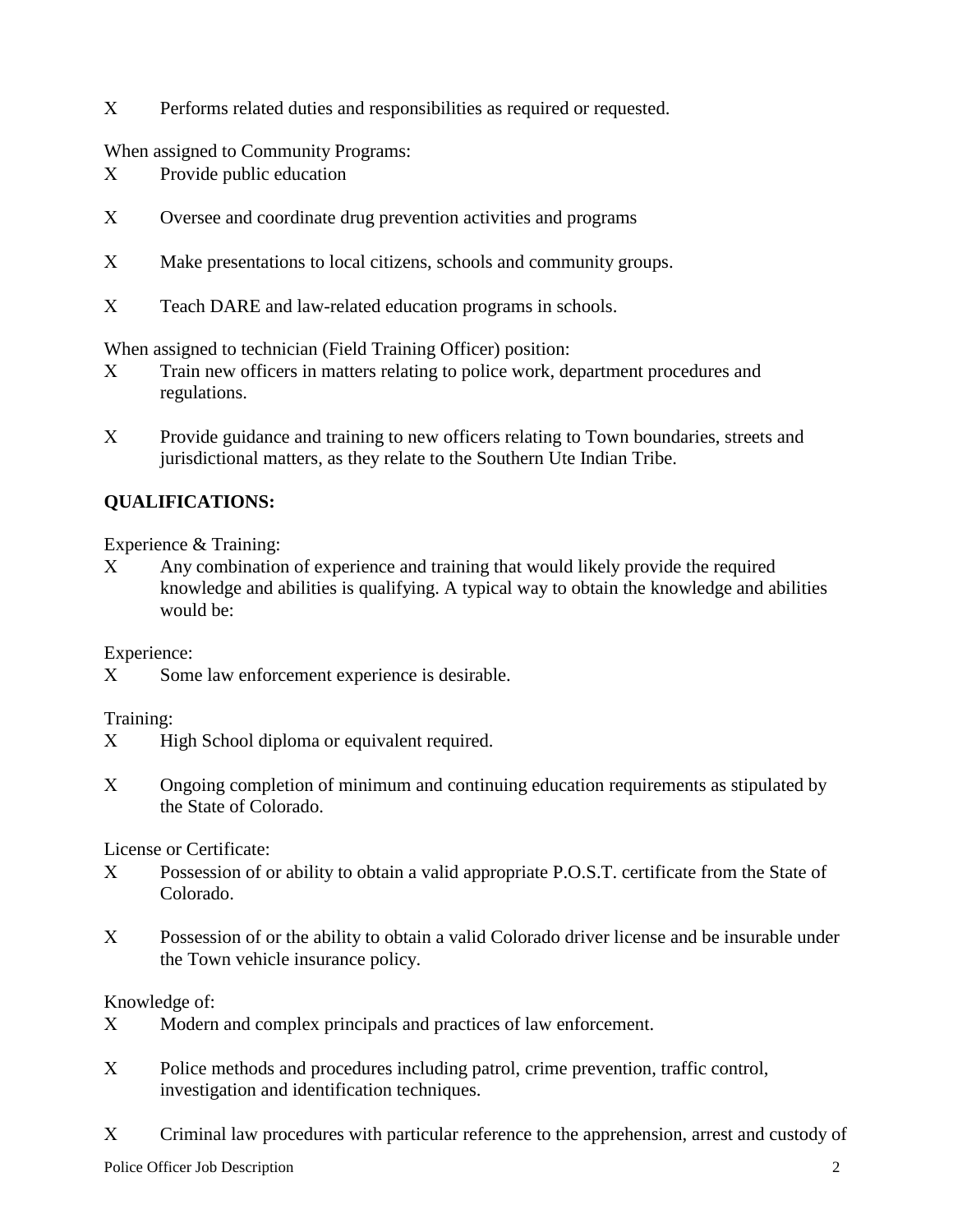persons committing misdemeanors and felonies, including rules of evidence pertaining to the seizure and preservation of evidence.

- X Offensive and defensive weapons nomenclature and theory.
- First aid principals, practices and techniques.
- X Self defense tactics.
- Interview and interrogation techniques.
- X Modern office procedures, methods and computer equipment.
- X Town and State laws and ordinances.

Ability to:

- Use and properly care for firearms
- Understand, interpret and apply laws, regulations, policies and procedures.
- Observe accurately and remember names, faces, numbers, incidents and places.
- Prepare clear, accurate and grammatically correct written reports.
- Analyze situations quickly and objectively to determine and take emergency action.
- Identify potential crime situations or traffic hazards and take preventive action.
- Learn the operation of standard equipment and facilities required in the performance of assigned tasks.
- X Meet the physical requirements established by the Department.
- Communicate clearly and concisely, both orally and in writing.
- Establish and maintain cooperative-working relationships with those contacted in the course of work.
- Maintain mental capacity that allows the capability of making sound decisions and demonstrating intellectual capabilities.

**LANGUAGE SKILLS:** Must have the ability to communicate clearly and accurately, orally and in written format..

**MATHEMATICAL SKILLS:** Must have the ability to add, subtract, multiply, and divide in all units of measure.

**REASONING ABILITY:** Must have the ability to establish and maintain effective working relationships with town officials, town staff, co-workers, and the public.